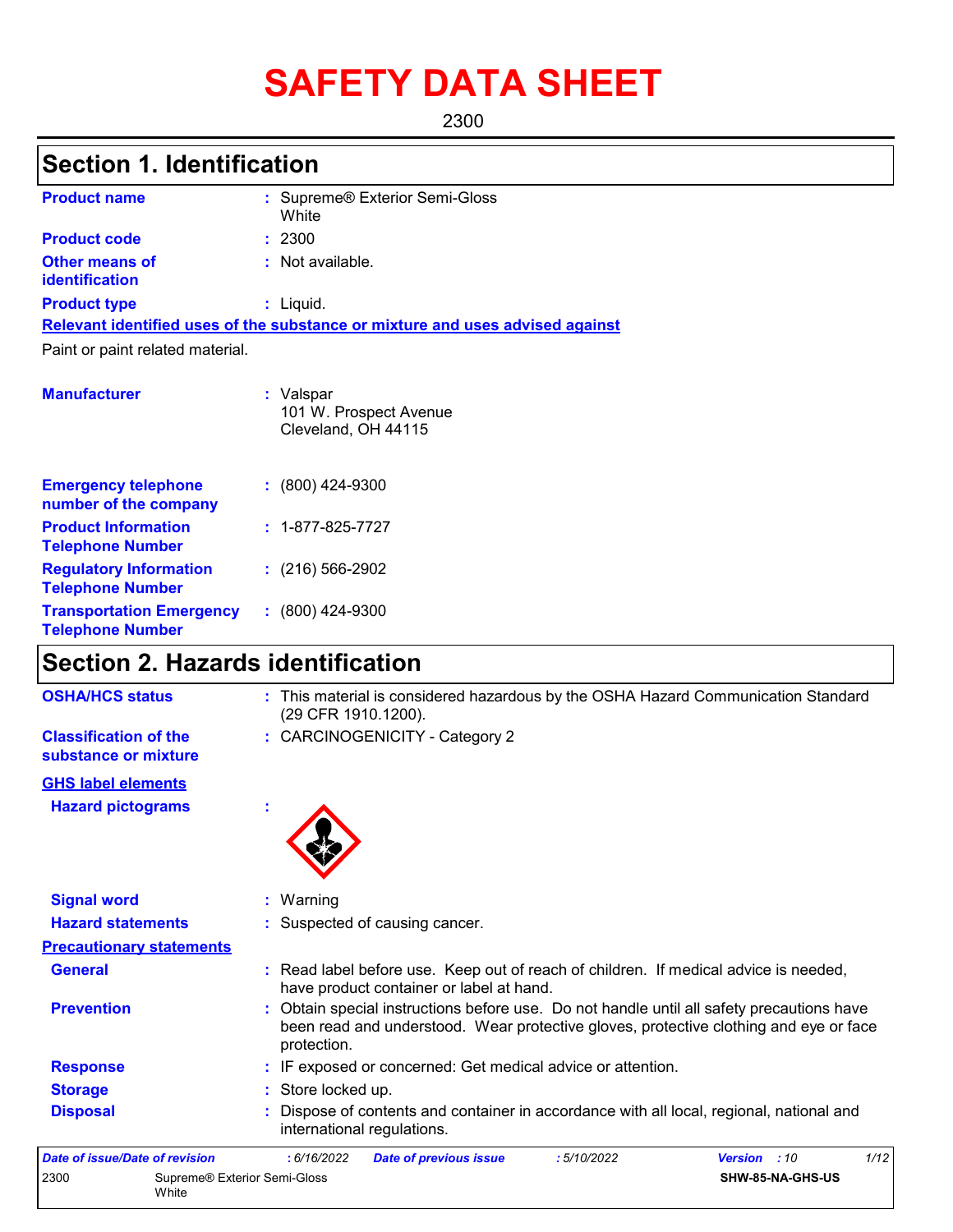### **Section 2. Hazards identification**

| <b>Supplemental label</b><br><b>elements</b> | WARNING: This product contains chemicals known to the State of California to cause<br>cancer and birth defects or other reproductive harm.      |
|----------------------------------------------|-------------------------------------------------------------------------------------------------------------------------------------------------|
|                                              | Please refer to the SDS for additional information. Keep out of reach of children. Do not<br>transfer contents to other containers for storage. |
| <b>Hazards not otherwise</b><br>classified   | : None known.                                                                                                                                   |

### **Section 3. Composition/information on ingredients**

| Substance/mixture                              | : Mixture        |
|------------------------------------------------|------------------|
| <b>Other means of</b><br><b>identification</b> | : Not available. |

#### **CAS number/other identifiers**

| Ingredient name      | % by weight | <b>CAS number</b> |
|----------------------|-------------|-------------------|
| Titanium Dioxide     | l≥10 - ≤25  | 13463-67-7        |
| Heavy Paraffinic Oil | ∙≥′         | 64742-65-0        |

Any concentration shown as a range is to protect confidentiality or is due to batch variation.

**There are no additional ingredients present which, within the current knowledge of the supplier and in the concentrations applicable, are classified and hence require reporting in this section.**

**Occupational exposure limits, if available, are listed in Section 8.**

### **Section 4. First aid measures**

#### **Description of necessary first aid measures**

| <b>Eye contact</b>  | : Immediately flush eyes with plenty of water, occasionally lifting the upper and lower<br>eyelids. Check for and remove any contact lenses. Continue to rinse for at least 10<br>minutes. Get medical attention.                                                                                                                                                                                                                                                                                                                                                                                                                                                                 |
|---------------------|-----------------------------------------------------------------------------------------------------------------------------------------------------------------------------------------------------------------------------------------------------------------------------------------------------------------------------------------------------------------------------------------------------------------------------------------------------------------------------------------------------------------------------------------------------------------------------------------------------------------------------------------------------------------------------------|
| <b>Inhalation</b>   | : Remove victim to fresh air and keep at rest in a position comfortable for breathing. If<br>not breathing, if breathing is irregular or if respiratory arrest occurs, provide artificial<br>respiration or oxygen by trained personnel. It may be dangerous to the person providing<br>aid to give mouth-to-mouth resuscitation. Get medical attention. If unconscious, place<br>in recovery position and get medical attention immediately. Maintain an open airway.<br>Loosen tight clothing such as a collar, tie, belt or waistband.                                                                                                                                         |
| <b>Skin contact</b> | : Flush contaminated skin with plenty of water. Remove contaminated clothing and<br>shoes. Continue to rinse for at least 10 minutes. Get medical attention. Wash clothing<br>before reuse. Clean shoes thoroughly before reuse.                                                                                                                                                                                                                                                                                                                                                                                                                                                  |
| Ingestion           | : Wash out mouth with water. Remove dentures if any. If material has been swallowed<br>and the exposed person is conscious, give small quantities of water to drink. Stop if the<br>exposed person feels sick as vomiting may be dangerous. Do not induce vomiting<br>unless directed to do so by medical personnel. If vomiting occurs, the head should be<br>kept low so that vomit does not enter the lungs. Get medical attention. Never give<br>anything by mouth to an unconscious person. If unconscious, place in recovery position<br>and get medical attention immediately. Maintain an open airway. Loosen tight clothing<br>such as a collar, tie, belt or waistband. |

**Most important symptoms/effects, acute and delayed**

| <b>Potential acute health effects</b> |                                                     |  |  |  |  |
|---------------------------------------|-----------------------------------------------------|--|--|--|--|
| <b>Eye contact</b>                    | : No known significant effects or critical hazards. |  |  |  |  |
| <b>Inhalation</b>                     | : No known significant effects or critical hazards. |  |  |  |  |
| <b>Skin contact</b>                   | : No known significant effects or critical hazards. |  |  |  |  |
| <b>Ingestion</b>                      | : No known significant effects or critical hazards. |  |  |  |  |

| Date of issue/Date of revision |                                       | : 6/16/2022 | <b>Date of previous issue</b> | 5/10/2022 | <b>Version</b> : 10 |                  | 2/12 |
|--------------------------------|---------------------------------------|-------------|-------------------------------|-----------|---------------------|------------------|------|
| 2300                           | Supreme® Exterior Semi-Gloss<br>White |             |                               |           |                     | SHW-85-NA-GHS-US |      |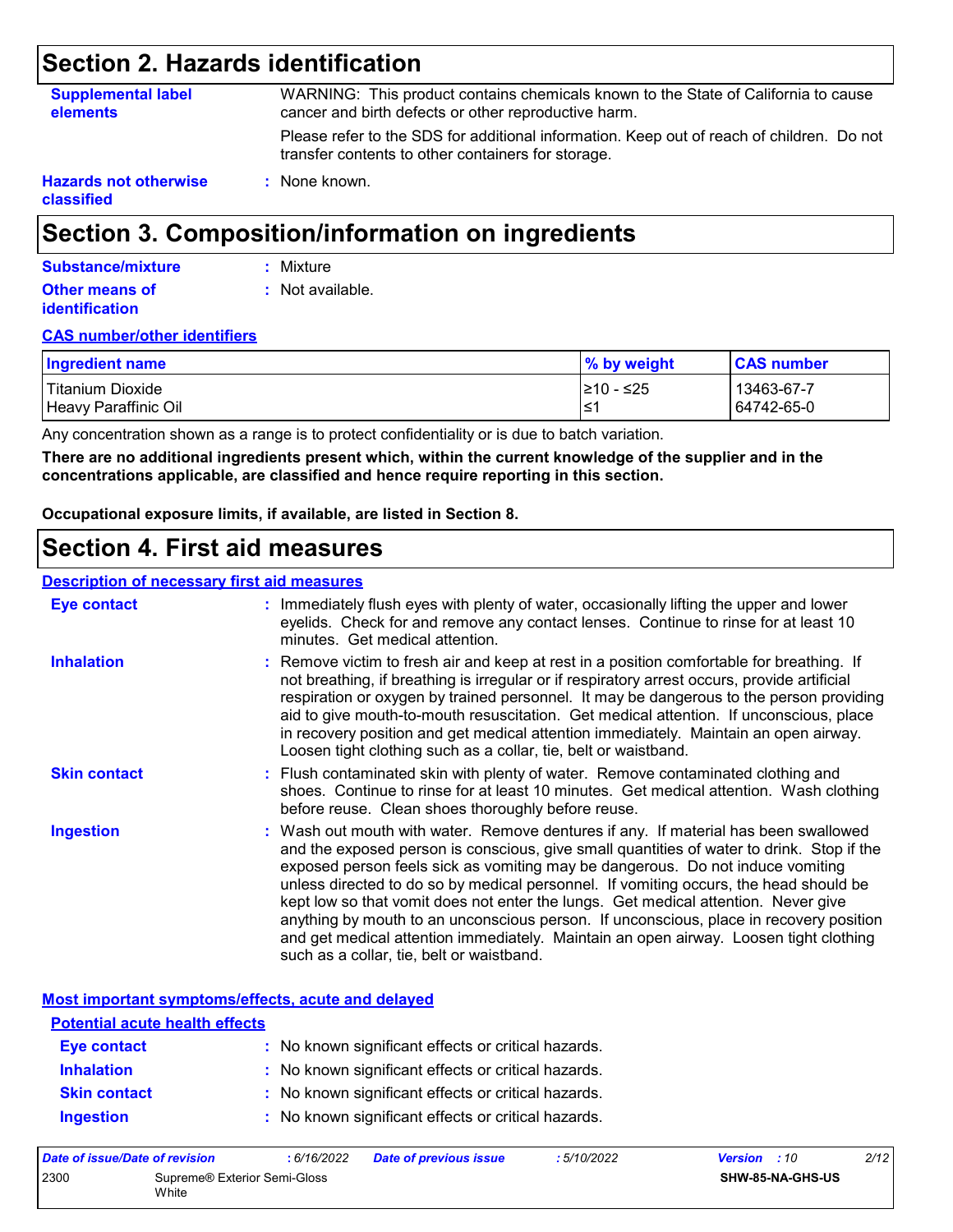# **Section 4. First aid measures**

| <b>Over-exposure signs/symptoms</b> |                                                                                                                                                                               |
|-------------------------------------|-------------------------------------------------------------------------------------------------------------------------------------------------------------------------------|
| Eye contact                         | : No specific data.                                                                                                                                                           |
| <b>Inhalation</b>                   | : No specific data.                                                                                                                                                           |
| <b>Skin contact</b>                 | : No specific data.                                                                                                                                                           |
| <b>Ingestion</b>                    | : No specific data.                                                                                                                                                           |
|                                     |                                                                                                                                                                               |
|                                     | Indication of immediate medical attention and special treatment needed, if necessary                                                                                          |
| <b>Notes to physician</b>           | : Treat symptomatically. Contact poison treatment specialist immediately if large<br>quantities have been ingested or inhaled.                                                |
| <b>Specific treatments</b>          | : No specific treatment.                                                                                                                                                      |
| <b>Protection of first-aiders</b>   | : No action shall be taken involving any personal risk or without suitable training. It may<br>be dangerous to the person providing aid to give mouth-to-mouth resuscitation. |

#### **See toxicological information (Section 11)**

# **Section 5. Fire-fighting measures**

| <b>Extinguishing media</b>                               |                                                                                                                                                                                                     |
|----------------------------------------------------------|-----------------------------------------------------------------------------------------------------------------------------------------------------------------------------------------------------|
| <b>Suitable extinguishing</b><br>media                   | : Use an extinguishing agent suitable for the surrounding fire.                                                                                                                                     |
| <b>Unsuitable extinguishing</b><br>media                 | : None known.                                                                                                                                                                                       |
| <b>Specific hazards arising</b><br>from the chemical     | : In a fire or if heated, a pressure increase will occur and the container may burst.                                                                                                               |
| <b>Hazardous thermal</b><br>decomposition products       | : Decomposition products may include the following materials:<br>carbon dioxide<br>carbon monoxide<br>metal oxide/oxides                                                                            |
| <b>Special protective actions</b><br>for fire-fighters   | : Promptly isolate the scene by removing all persons from the vicinity of the incident if<br>there is a fire. No action shall be taken involving any personal risk or without suitable<br>training. |
| <b>Special protective</b><br>equipment for fire-fighters | Fire-fighters should wear appropriate protective equipment and self-contained breathing<br>apparatus (SCBA) with a full face-piece operated in positive pressure mode.                              |

# **Section 6. Accidental release measures**

|                                  | <b>Personal precautions, protective equipment and emergency procedures</b>                                                                                                                                                                                                                                                                                                                                       |
|----------------------------------|------------------------------------------------------------------------------------------------------------------------------------------------------------------------------------------------------------------------------------------------------------------------------------------------------------------------------------------------------------------------------------------------------------------|
| For non-emergency<br>personnel   | : No action shall be taken involving any personal risk or without suitable training.<br>Evacuate surrounding areas. Keep unnecessary and unprotected personnel from<br>entering. Do not touch or walk through spilled material. Avoid breathing vapor or mist.<br>Provide adequate ventilation. Wear appropriate respirator when ventilation is<br>inadequate. Put on appropriate personal protective equipment. |
| For emergency responders         | : If specialized clothing is required to deal with the spillage, take note of any information in<br>Section 8 on suitable and unsuitable materials. See also the information in "For non-<br>emergency personnel".                                                                                                                                                                                               |
| <b>Environmental precautions</b> | : Avoid dispersal of spilled material and runoff and contact with soil, waterways, drains<br>and sewers. Inform the relevant authorities if the product has caused environmental<br>pollution (sewers, waterways, soil or air).                                                                                                                                                                                  |

| Date of issue/Date of revision |                                       | 6/16/2022 | <b>Date of previous issue</b> | 5/10/2022 | <b>Version</b> : 10 | 3/12 |
|--------------------------------|---------------------------------------|-----------|-------------------------------|-----------|---------------------|------|
| 2300                           | Supreme® Exterior Semi-Gloss<br>White |           |                               |           | SHW-85-NA-GHS-US    |      |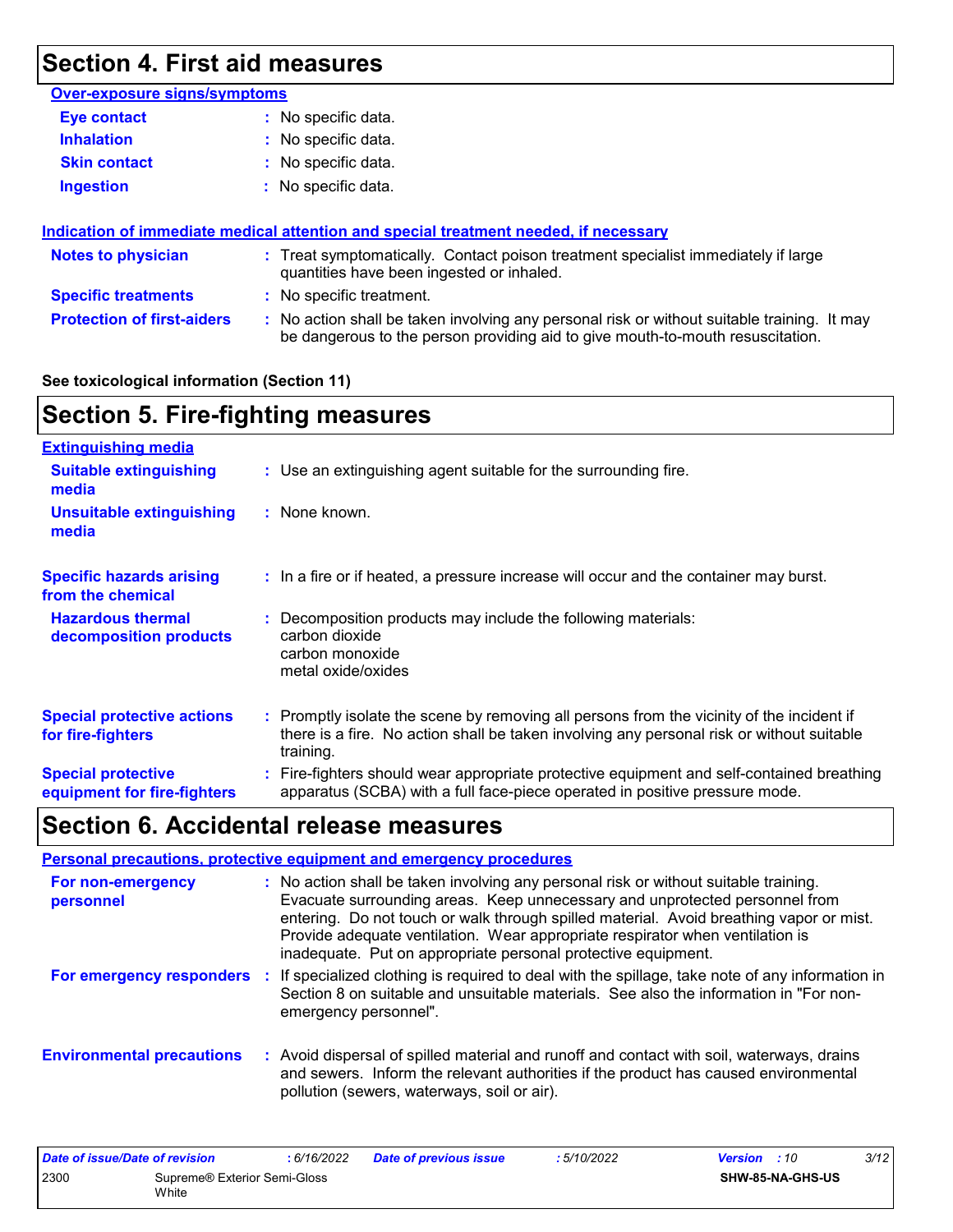### **Section 6. Accidental release measures**

|                    | <b>Methods and materials for containment and cleaning up</b>                                                                                                                                                                                                                                                                                                                                                                                                                                                                                                                                                                                                                                                 |
|--------------------|--------------------------------------------------------------------------------------------------------------------------------------------------------------------------------------------------------------------------------------------------------------------------------------------------------------------------------------------------------------------------------------------------------------------------------------------------------------------------------------------------------------------------------------------------------------------------------------------------------------------------------------------------------------------------------------------------------------|
| <b>Small spill</b> | : Stop leak if without risk. Move containers from spill area. Dilute with water and mop up<br>if water-soluble. Alternatively, or if water-insoluble, absorb with an inert dry material and<br>place in an appropriate waste disposal container. Dispose of via a licensed waste<br>disposal contractor.                                                                                                                                                                                                                                                                                                                                                                                                     |
| <b>Large spill</b> | : Stop leak if without risk. Move containers from spill area. Approach release from<br>upwind. Prevent entry into sewers, water courses, basements or confined areas. Wash<br>spillages into an effluent treatment plant or proceed as follows. Contain and collect<br>spillage with non-combustible, absorbent material e.g. sand, earth, vermiculite or<br>diatomaceous earth and place in container for disposal according to local regulations<br>(see Section 13). Dispose of via a licensed waste disposal contractor. Contaminated<br>absorbent material may pose the same hazard as the spilled product. Note: see<br>Section 1 for emergency contact information and Section 13 for waste disposal. |

# **Section 7. Handling and storage**

#### **Precautions for safe handling**

| <b>Protective measures</b>                                                       | : Put on appropriate personal protective equipment (see Section 8). Avoid exposure -<br>obtain special instructions before use. Do not handle until all safety precautions have<br>been read and understood. Do not get in eyes or on skin or clothing. Do not ingest.<br>Avoid breathing vapor or mist. If during normal use the material presents a respiratory<br>hazard, use only with adequate ventilation or wear appropriate respirator. Keep in the<br>original container or an approved alternative made from a compatible material, kept<br>tightly closed when not in use. Empty containers retain product residue and can be<br>hazardous. Do not reuse container. |
|----------------------------------------------------------------------------------|--------------------------------------------------------------------------------------------------------------------------------------------------------------------------------------------------------------------------------------------------------------------------------------------------------------------------------------------------------------------------------------------------------------------------------------------------------------------------------------------------------------------------------------------------------------------------------------------------------------------------------------------------------------------------------|
| <b>Advice on general</b><br>occupational hygiene                                 | : Eating, drinking and smoking should be prohibited in areas where this material is<br>handled, stored and processed. Workers should wash hands and face before eating,<br>drinking and smoking. Remove contaminated clothing and protective equipment before<br>entering eating areas. See also Section 8 for additional information on hygiene<br>measures.                                                                                                                                                                                                                                                                                                                  |
| <b>Conditions for safe storage,</b><br>including any<br><b>incompatibilities</b> | Store in accordance with local regulations. Store in original container protected from<br>direct sunlight in a dry, cool and well-ventilated area, away from incompatible materials<br>(see Section 10) and food and drink. Store locked up. Keep container tightly closed<br>and sealed until ready for use. Containers that have been opened must be carefully<br>resealed and kept upright to prevent leakage. Do not store in unlabeled containers.<br>Use appropriate containment to avoid environmental contamination. See Section 10 for<br>incompatible materials before handling or use.                                                                              |

# **Section 8. Exposure controls/personal protection**

#### **Control parameters**

#### **Occupational exposure limits (OSHA United States)**

| <b>Ingredient name</b>  |                                                                                                   | CAS#                          | <b>Exposure limits</b>                                                                                                                                                                                                                                                                                           |
|-------------------------|---------------------------------------------------------------------------------------------------|-------------------------------|------------------------------------------------------------------------------------------------------------------------------------------------------------------------------------------------------------------------------------------------------------------------------------------------------------------|
| <b>Titanium Dioxide</b> |                                                                                                   | 13463-67-7                    | ACGIH TLV (United States, 1/2021).<br>TWA: 10 mg/m <sup>3</sup> 8 hours.<br>OSHA PEL (United States, 5/2018).<br>TWA: 15 mg/m <sup>3</sup> 8 hours. Form: Total dust                                                                                                                                             |
| Heavy Paraffinic Oil    |                                                                                                   | 64742-65-0                    | ACGIH TLV (United States, 1/2021).<br>TWA: 5 mg/m <sup>3</sup> 8 hours. Form: Inhalable<br>fraction<br>OSHA PEL (United States, 5/2018).<br>TWA: 5 $mg/m3$ 8 hours.<br>NIOSH REL (United States, 10/2020).<br>TWA: 5 mg/m <sup>3</sup> 10 hours. Form: Mist<br>STEL: 10 mg/m <sup>3</sup> 15 minutes. Form: Mist |
|                         |                                                                                                   |                               |                                                                                                                                                                                                                                                                                                                  |
| 2300                    | Date of issue/Date of revision<br>:6/16/2022<br>Supreme <sup>®</sup> Exterior Semi-Gloss<br>White | <b>Date of previous issue</b> | 4/12<br>: 5/10/2022<br><b>Version</b> : 10<br>SHW-85-NA-GHS-US                                                                                                                                                                                                                                                   |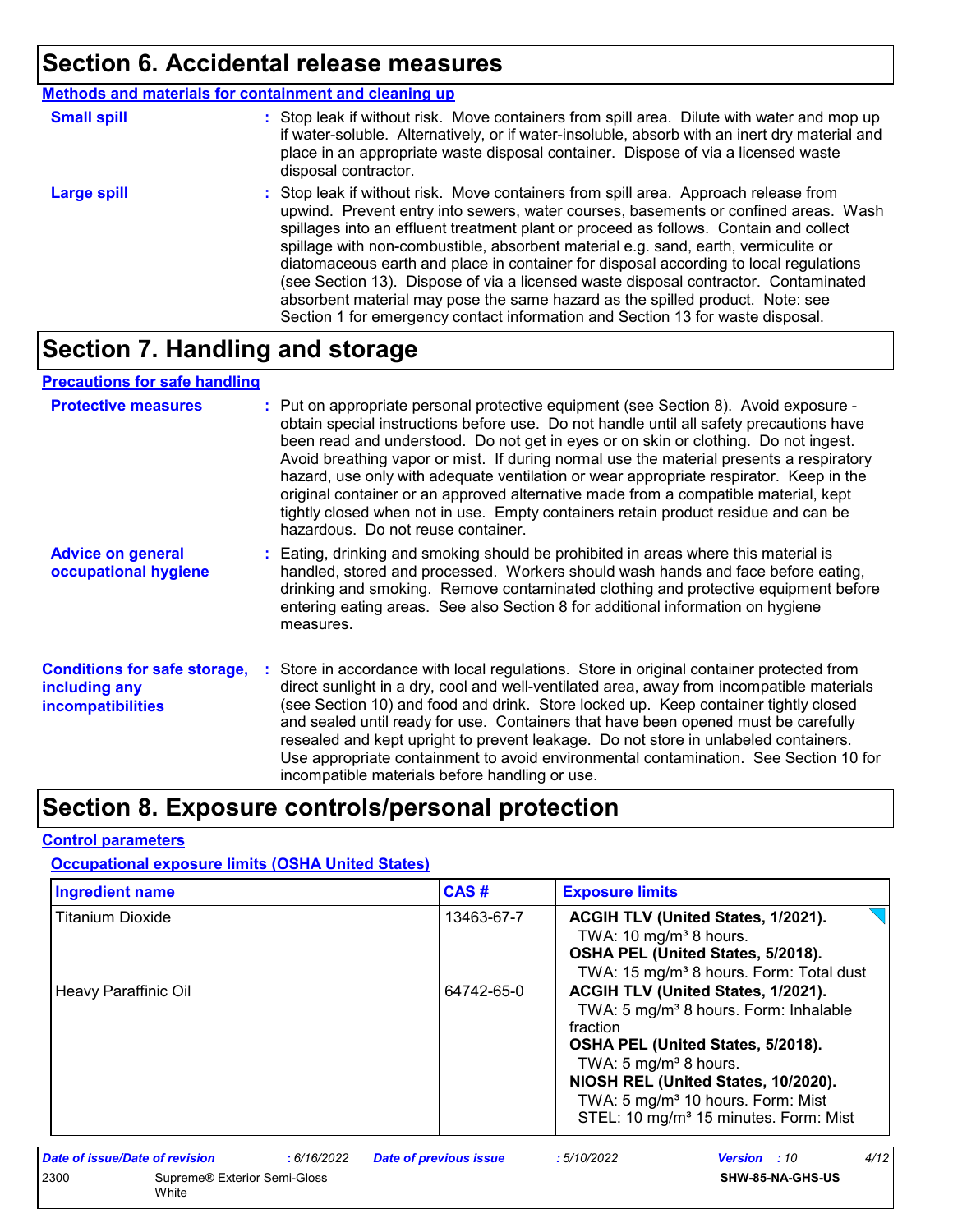### **Section 8. Exposure controls/personal protection**

#### Titanium dioxide 13463-67-7 **CA British Columbia Provincial (Canada, 6/2021).** TWA: 10 mg/m<sup>3</sup> 8 hours. Form: Total dust TWA: 3 mg/m<sup>3</sup> 8 hours. Form: respirable fraction **CA Quebec Provincial (Canada, 6/2021).** TWAEV: 10 mg/m<sup>3</sup> 8 hours. Form: Total dust. **CA Alberta Provincial (Canada, 6/2018).** 8 hrs OEL: 10 mg/m<sup>3</sup> 8 hours. **CA Ontario Provincial (Canada, 6/2019).** TWA:  $10 \text{ mg/m}^3$  8 hours. **CA Saskatchewan Provincial (Canada, 7/2013).** STEL: 20 mg/m<sup>3</sup> 15 minutes. TWA:  $10 \text{ mg/m}^3$  8 hours. diuron (ISO) 330-54-1 **CA Alberta Provincial (Canada, 6/2018).** 8 hrs OEL: 10 mg/m<sup>3</sup> 8 hours. **CA British Columbia Provincial (Canada, 6/2021).** TWA:  $10 \text{ mg/m}^3$  8 hours. **CA Ontario Provincial (Canada, 6/2019).** TWA: 10 mg/m $3$  8 hours. **CA Quebec Provincial (Canada, 6/2021).** TWAEV: 10 mg/m $3$  8 hours. **CA Saskatchewan Provincial (Canada, 7/2013).** STEL: 20 mg/m<sup>3</sup> 15 minutes. TWA: 10 mg/m $3$  8 hours. **Ingredient name Exposure limits Exposure limits Occupational exposure limits (Canada) CAS #**

#### **Occupational exposure limits (Mexico)**

|              | CAS#     | <u>l Exposure limits</u>                                                  |
|--------------|----------|---------------------------------------------------------------------------|
| diuron (ISO) | 330-54-1 | NOM-010-STPS-2014 (Mexico, 4/2016).<br>TWA: 10 mg/m <sup>3</sup> 8 hours. |

| <b>Appropriate engineering</b><br><b>controls</b><br><b>Environmental exposure</b><br><b>controls</b> |                                       |             | : If user operations generate dust, fumes, gas, vapor or mist, use process enclosures,<br>local exhaust ventilation or other engineering controls to keep worker exposure to<br>airborne contaminants below any recommended or statutory limits.<br>: Emissions from ventilation or work process equipment should be checked to ensure<br>they comply with the requirements of environmental protection legislation. In some<br>cases, fume scrubbers, filters or engineering modifications to the process equipment<br>will be necessary to reduce emissions to acceptable levels. |            |                     |                  |      |
|-------------------------------------------------------------------------------------------------------|---------------------------------------|-------------|-------------------------------------------------------------------------------------------------------------------------------------------------------------------------------------------------------------------------------------------------------------------------------------------------------------------------------------------------------------------------------------------------------------------------------------------------------------------------------------------------------------------------------------------------------------------------------------|------------|---------------------|------------------|------|
|                                                                                                       | <b>Individual protection measures</b> |             |                                                                                                                                                                                                                                                                                                                                                                                                                                                                                                                                                                                     |            |                     |                  |      |
| <b>Hygiene measures</b>                                                                               |                                       |             | : Wash hands, forearms and face thoroughly after handling chemical products, before<br>eating, smoking and using the lavatory and at the end of the working period.<br>Appropriate techniques should be used to remove potentially contaminated clothing.<br>Wash contaminated clothing before reusing. Ensure that eyewash stations and safety<br>showers are close to the workstation location.                                                                                                                                                                                   |            |                     |                  |      |
| <b>Eye/face protection</b>                                                                            |                                       | shields.    | : Safety eyewear complying with an approved standard should be used when a risk<br>assessment indicates this is necessary to avoid exposure to liquid splashes, mists,<br>gases or dusts. If contact is possible, the following protection should be worn, unless<br>the assessment indicates a higher degree of protection: safety glasses with side-                                                                                                                                                                                                                              |            |                     |                  |      |
| <b>Date of issue/Date of revision</b>                                                                 |                                       | : 6/16/2022 | <b>Date of previous issue</b>                                                                                                                                                                                                                                                                                                                                                                                                                                                                                                                                                       | :5/10/2022 | <b>Version</b> : 10 |                  | 5/12 |
| 2300                                                                                                  | Supreme® Exterior Semi-Gloss<br>White |             |                                                                                                                                                                                                                                                                                                                                                                                                                                                                                                                                                                                     |            |                     | SHW-85-NA-GHS-US |      |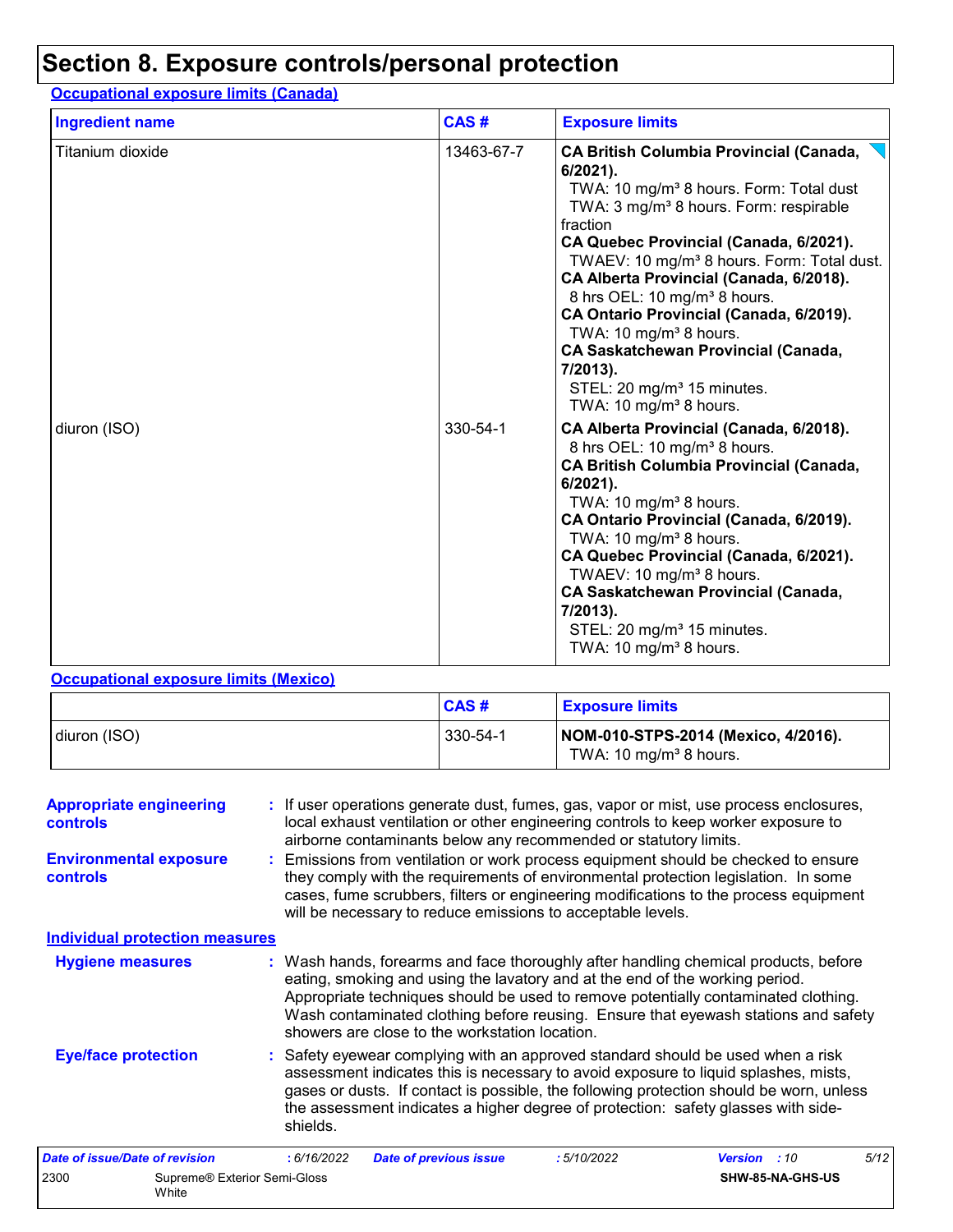# **Section 8. Exposure controls/personal protection**

| <b>Skin protection</b>        |                                                                                                                                                                                                                                                                                                                                                                                                                                                                                                                                                                                                                        |
|-------------------------------|------------------------------------------------------------------------------------------------------------------------------------------------------------------------------------------------------------------------------------------------------------------------------------------------------------------------------------------------------------------------------------------------------------------------------------------------------------------------------------------------------------------------------------------------------------------------------------------------------------------------|
| <b>Hand protection</b>        | : Chemical-resistant, impervious gloves complying with an approved standard should be<br>worn at all times when handling chemical products if a risk assessment indicates this is<br>necessary. Considering the parameters specified by the glove manufacturer, check<br>during use that the gloves are still retaining their protective properties. It should be<br>noted that the time to breakthrough for any glove material may be different for different<br>glove manufacturers. In the case of mixtures, consisting of several substances, the<br>protection time of the gloves cannot be accurately estimated. |
| <b>Body protection</b>        | : Personal protective equipment for the body should be selected based on the task being<br>performed and the risks involved and should be approved by a specialist before<br>handling this product.                                                                                                                                                                                                                                                                                                                                                                                                                    |
| <b>Other skin protection</b>  | : Appropriate footwear and any additional skin protection measures should be selected<br>based on the task being performed and the risks involved and should be approved by a<br>specialist before handling this product.                                                                                                                                                                                                                                                                                                                                                                                              |
| <b>Respiratory protection</b> | : Based on the hazard and potential for exposure, select a respirator that meets the<br>appropriate standard or certification. Respirators must be used according to a<br>respiratory protection program to ensure proper fitting, training, and other important<br>aspects of use.                                                                                                                                                                                                                                                                                                                                    |

# **Section 9. Physical and chemical properties**

The conditions of measurement of all properties are at standard temperature and pressure unless otherwise indicated.

| <b>Appearance</b>                                                 |    |                                                                |
|-------------------------------------------------------------------|----|----------------------------------------------------------------|
| <b>Physical state</b>                                             |    | $:$ Liquid.                                                    |
| <b>Color</b>                                                      |    | : Not available.                                               |
| Odor                                                              |    | : Not available.                                               |
| <b>Odor threshold</b>                                             |    | Not available.                                                 |
| pH                                                                |    | $\therefore$ 9                                                 |
| <b>Melting point/freezing point</b>                               |    | : Not available.                                               |
| <b>Boiling point, initial boiling</b><br>point, and boiling range |    | : $100^{\circ}$ C (212 $^{\circ}$ F)                           |
| <b>Flash point</b>                                                |    | : Closed cup: Not applicable.                                  |
| <b>Evaporation rate</b>                                           |    | $0.09$ (butyl acetate = 1)                                     |
| <b>Flammability</b>                                               |    | : Not available.                                               |
| Lower and upper explosion<br>limit/flammability limit             | ÷. | Not available.                                                 |
| <b>Vapor pressure</b>                                             |    | : $2.3$ kPa (17.5 mm Hg)                                       |
| <b>Relative vapor density</b>                                     |    | : 1 [Air = 1]                                                  |
| <b>Relative density</b>                                           |    | : 1.21                                                         |
| <b>Solubility</b>                                                 |    | : Not available.                                               |
| <b>Partition coefficient: n-</b><br>octanol/water                 | ÷. | Not applicable.                                                |
| <b>Auto-ignition temperature</b>                                  |    | : Not available.                                               |
| <b>Decomposition temperature</b>                                  | ÷. | Not available.                                                 |
| <b>Viscosity</b>                                                  |    | Kinematic (40°C (104°F)): >20.5 mm <sup>2</sup> /s (>20.5 cSt) |
| <b>Molecular weight</b>                                           |    | Not applicable.                                                |
| <b>Aerosol product</b>                                            |    |                                                                |
| <b>Heat of combustion</b>                                         |    | : $1.029$ kJ/g                                                 |

| Date of issue/Date of revision |                              | 6/16/2022 | <b>Date of previous issue</b> | : 5/10/2022 | <b>Version</b> : 10 | 6/12 |
|--------------------------------|------------------------------|-----------|-------------------------------|-------------|---------------------|------|
| 2300                           | Supreme® Exterior Semi-Gloss |           |                               |             | SHW-85-NA-GHS-US    |      |
| White                          |                              |           |                               |             |                     |      |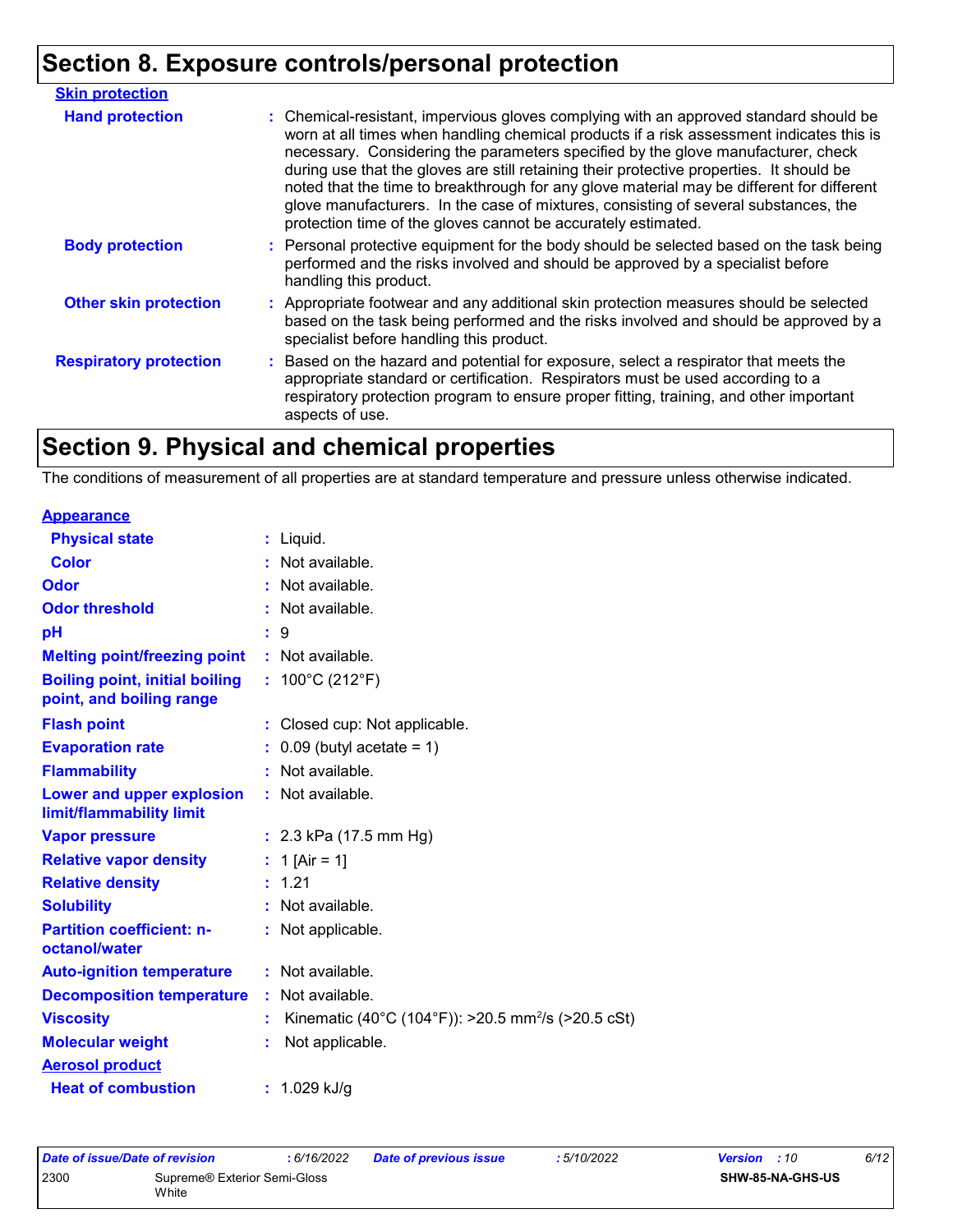### **Section 10. Stability and reactivity**

| <b>Reactivity</b>                            | : No specific test data related to reactivity available for this product or its ingredients.              |
|----------------------------------------------|-----------------------------------------------------------------------------------------------------------|
| <b>Chemical stability</b>                    | : The product is stable.                                                                                  |
| <b>Possibility of hazardous</b><br>reactions | : Under normal conditions of storage and use, hazardous reactions will not occur.                         |
| <b>Conditions to avoid</b>                   | $:$ No specific data.                                                                                     |
| <b>Incompatible materials</b>                | : No specific data.                                                                                       |
| <b>Hazardous decomposition</b><br>products   | : Under normal conditions of storage and use, hazardous decomposition products should<br>not be produced. |

### **Section 11. Toxicological information**

#### **Information on toxicological effects**

#### **Acute toxicity**

| <b>Product/ingredient name</b> | <b>Result</b>             | <b>Species</b> | <b>Dose</b>                | <b>Exposure</b> |
|--------------------------------|---------------------------|----------------|----------------------------|-----------------|
| Heavy Paraffinic Oil           | ILD50 Dermal<br>LD50 Oral | Rabbit<br>Rat  | >5000 mg/kg<br>>5000 mg/kg |                 |

#### **Irritation/Corrosion**

| <b>Product/ingredient name</b> | <b>Result</b>        | <b>Species</b> | <b>Score</b> | <b>Exposure</b> | <b>Observation</b> |
|--------------------------------|----------------------|----------------|--------------|-----------------|--------------------|
| Titanium Dioxide               | Skin - Mild irritant | Human          |              | 72 hours 300    |                    |
|                                |                      |                |              | ug              |                    |

#### **Sensitization**

Not available.

#### **Mutagenicity**

Not available.

#### **Carcinogenicity**

Not available.

#### **Classification**

| <b>Product/ingredient name   OSHA</b> | <b>IARC</b> | <b>NTP</b> |
|---------------------------------------|-------------|------------|
| Titanium Dioxide                      | ם ∩<br>ZD   |            |

#### **Reproductive toxicity**

Not available.

#### **Teratogenicity**

Not available.

### **Specific target organ toxicity (single exposure)**

Not available.

#### **Specific target organ toxicity (repeated exposure)** Not available.

#### **Aspiration hazard**

| Date of issue/Date of revision |                                       | : 6/16/2022 | <b>Date of previous issue</b> | : 5/10/2022 | <b>Version</b> : 10     | 7/12 |
|--------------------------------|---------------------------------------|-------------|-------------------------------|-------------|-------------------------|------|
| 2300                           | Supreme® Exterior Semi-Gloss<br>White |             |                               |             | <b>SHW-85-NA-GHS-US</b> |      |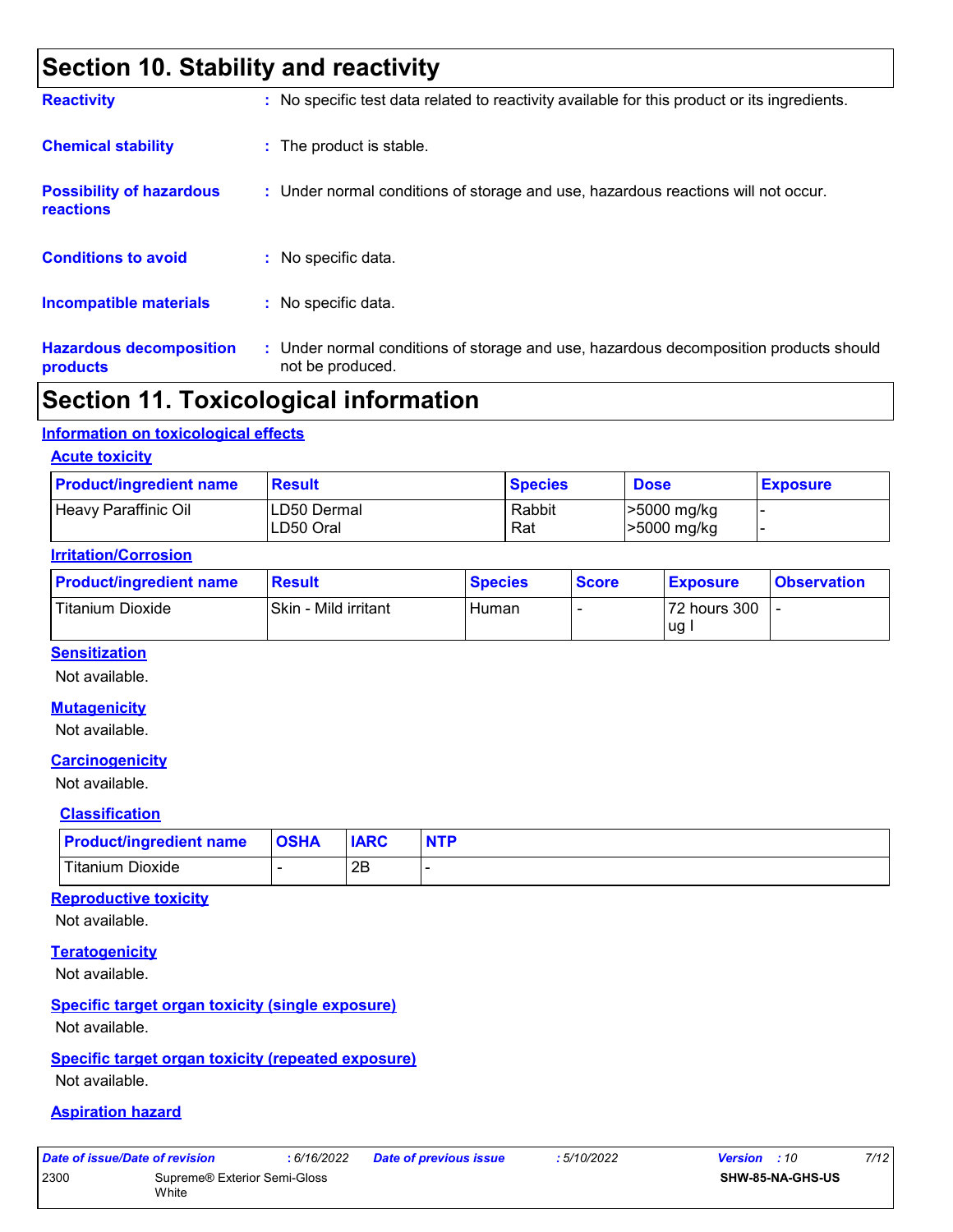# **Section 11. Toxicological information**

| <b>Name</b>          | <b>Result</b>                  |
|----------------------|--------------------------------|
| Heavy Paraffinic Oil | ASPIRATION HAZARD - Category 1 |

| <b>Information on the likely</b><br>routes of exposure | $:$ Not available.                                                                          |
|--------------------------------------------------------|---------------------------------------------------------------------------------------------|
| <b>Potential acute health effects</b>                  |                                                                                             |
| <b>Eye contact</b>                                     | : No known significant effects or critical hazards.                                         |
| <b>Inhalation</b>                                      | : No known significant effects or critical hazards.                                         |
| <b>Skin contact</b>                                    | No known significant effects or critical hazards.                                           |
| <b>Ingestion</b>                                       | : No known significant effects or critical hazards.                                         |
|                                                        | Symptoms related to the physical, chemical and toxicological characteristics                |
| <b>Eye contact</b>                                     | : No specific data.                                                                         |
| <b>Inhalation</b>                                      | No specific data.                                                                           |
| <b>Skin contact</b>                                    | : No specific data.                                                                         |
| <b>Ingestion</b>                                       | : No specific data.                                                                         |
| <b>Short term exposure</b>                             | Delayed and immediate effects and also chronic effects from short and long term exposure    |
| <b>Potential immediate</b><br>effects                  | : Not available.                                                                            |
| <b>Potential delayed effects</b>                       | : Not available.                                                                            |
| <b>Long term exposure</b>                              |                                                                                             |
| <b>Potential immediate</b><br>effects                  | : Not available.                                                                            |
| <b>Potential delayed effects</b>                       | : Not available.                                                                            |
| <b>Potential chronic health effects</b>                |                                                                                             |
| Not available.                                         |                                                                                             |
| <b>General</b>                                         | : No known significant effects or critical hazards.                                         |
| <b>Carcinogenicity</b>                                 | : Suspected of causing cancer. Risk of cancer depends on duration and level of<br>exposure. |
| <b>Mutagenicity</b>                                    | No known significant effects or critical hazards.                                           |
| <b>Teratogenicity</b>                                  | No known significant effects or critical hazards.                                           |
| <b>Developmental effects</b>                           | : No known significant effects or critical hazards.                                         |
| <b>Fertility effects</b>                               | : No known significant effects or critical hazards.                                         |

#### **Numerical measures of toxicity** Not available. **Acute toxicity estimates**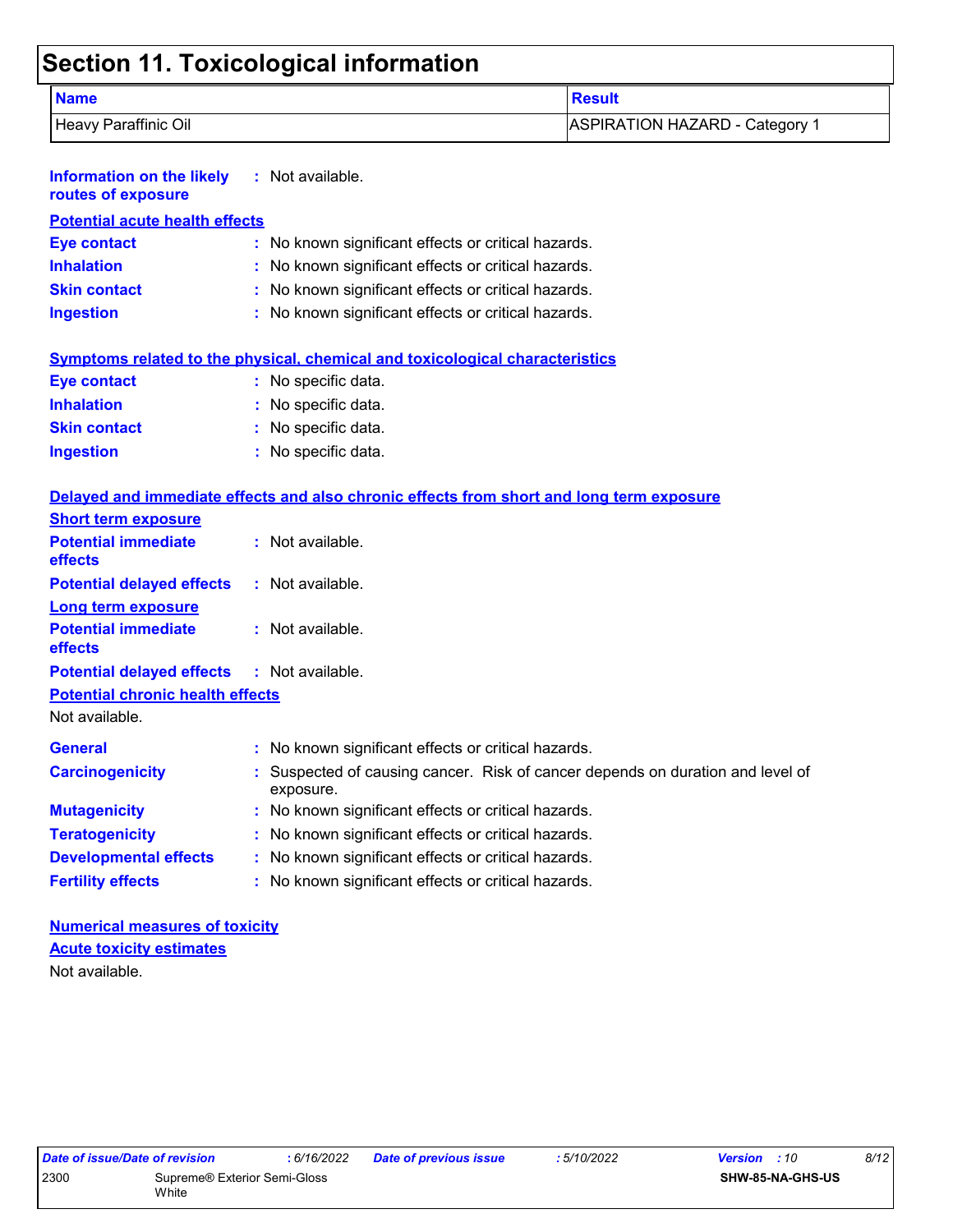### **Section 12. Ecological information**

| <b>Product/ingredient name</b> | <b>Result</b>                         | <b>Species</b>               | <b>Exposure</b> |
|--------------------------------|---------------------------------------|------------------------------|-----------------|
| <b>Titanium Dioxide</b>        | Acute LC50 >1000000 µg/l Marine water | Fish - Fundulus heteroclitus | 96 hours        |

#### **Persistence and degradability**

Not available.

#### **Bioaccumulative potential**

Not available.

#### **Mobility in soil**

| <b>Soil/water partition</b> | : Not available. |
|-----------------------------|------------------|
| <b>coefficient (Koc)</b>    |                  |

**Other adverse effects :** No known significant effects or critical hazards.

### **Section 13. Disposal considerations**

The generation of waste should be avoided or minimized wherever possible. Disposal of this product, solutions and any by-products should at all times comply with the requirements of environmental protection and waste disposal legislation and any regional local authority requirements. Dispose of surplus and non-recyclable products via a licensed waste disposal contractor. Waste should not be disposed of untreated to the sewer unless fully compliant with the requirements of all authorities with jurisdiction. Waste packaging should be recycled. Incineration or landfill should only be considered when recycling is not feasible. This material and its container must be disposed of in a safe way. Care should be taken when handling emptied containers that have not been cleaned or rinsed out. Empty containers or liners may retain some product residues. Avoid dispersal of spilled material and runoff and contact with soil, waterways, drains and sewers. **Disposal methods :**

### **Section 14. Transport information**

|                                       | <b>DOT</b><br><b>Classification</b> | <b>TDG</b><br><b>Classification</b> | <b>Mexico</b><br><b>Classification</b> | <b>IATA</b>                                                                      | <b>IMDG</b>                                                                                                                                                           |
|---------------------------------------|-------------------------------------|-------------------------------------|----------------------------------------|----------------------------------------------------------------------------------|-----------------------------------------------------------------------------------------------------------------------------------------------------------------------|
| <b>UN number</b>                      | Not regulated.                      | Not regulated.                      | Not regulated.                         | <b>UN3082</b>                                                                    | $\sqrt{\big $ UN3082                                                                                                                                                  |
| <b>UN proper</b><br>shipping name     |                                     |                                     |                                        | <b>HAZARDOUS</b><br>SUBSTANCE,<br>LIQUID, N.O.S.<br>(Zinc Pyrithione,<br>Diuron) | ENVIRONMENTALLY ENVIRONMENTALLY<br><b>HAZARDOUS</b><br>SUBSTANCE,<br>LIQUID, N.O.S.<br>(Zinc Pyrithione,<br>Diuron). Marine<br>pollutant (Zinc<br>Pyrithione, Diuron) |
| <b>Transport</b><br>hazard class(es)  |                                     |                                     |                                        | 9                                                                                | $\sqrt{9}$                                                                                                                                                            |
| <b>Date of issue/Date of revision</b> | : 6/16/2022                         | <b>Date of previous issue</b>       | :5/10/2022                             | <b>Version</b>                                                                   | 9/12<br>:10                                                                                                                                                           |
| 2300<br>White                         | Supreme® Exterior Semi-Gloss        |                                     |                                        |                                                                                  | SHW-85-NA-GHS-US                                                                                                                                                      |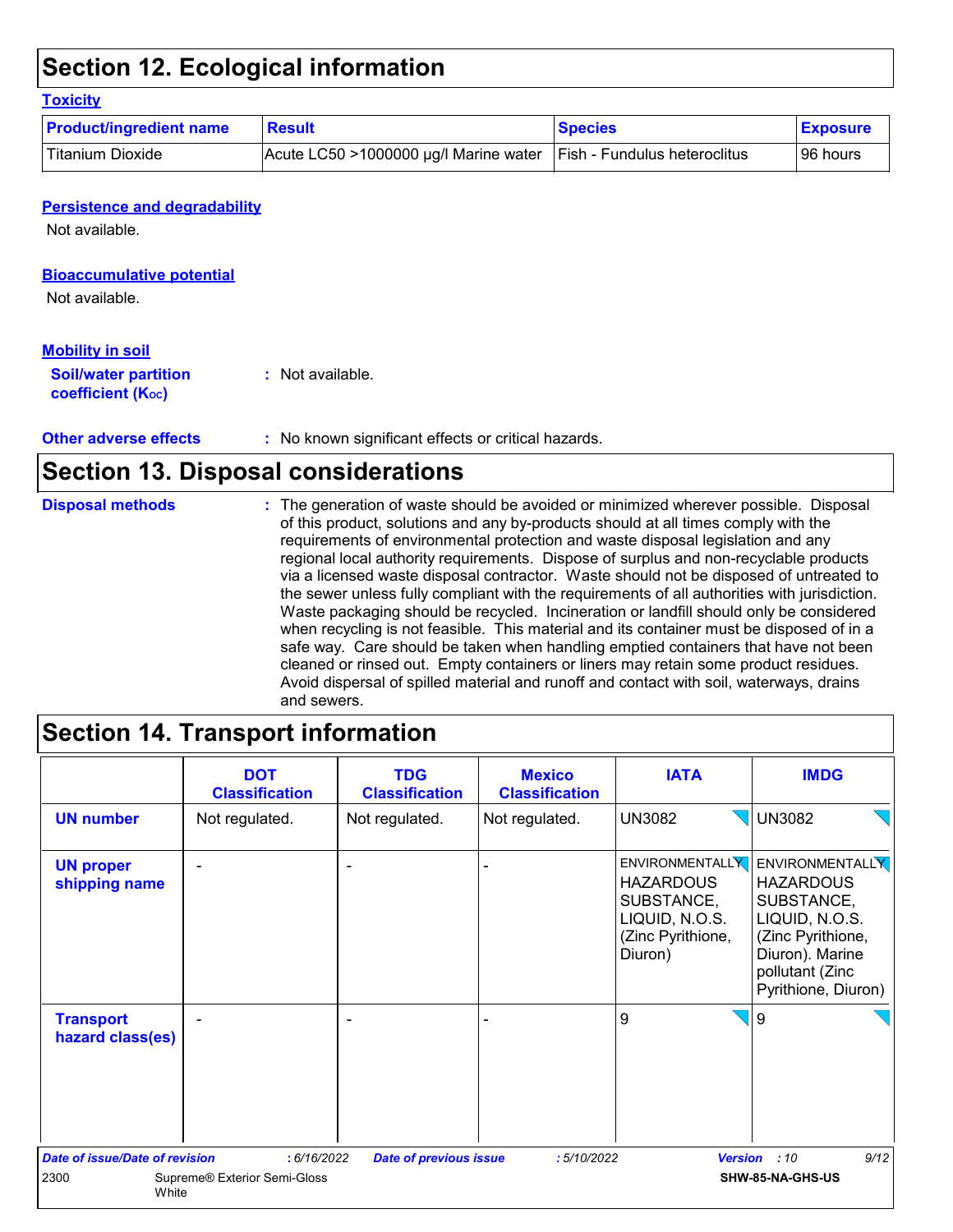|                                                                             | <b>Section 14. Transport information</b> |                             |                                                                |                                                                                                                                                                                                                                                                                                                                                                                                                                                                                                                                                                                                                   |                                                                                                                                                                                                                                                                                    |
|-----------------------------------------------------------------------------|------------------------------------------|-----------------------------|----------------------------------------------------------------|-------------------------------------------------------------------------------------------------------------------------------------------------------------------------------------------------------------------------------------------------------------------------------------------------------------------------------------------------------------------------------------------------------------------------------------------------------------------------------------------------------------------------------------------------------------------------------------------------------------------|------------------------------------------------------------------------------------------------------------------------------------------------------------------------------------------------------------------------------------------------------------------------------------|
|                                                                             |                                          |                             |                                                                |                                                                                                                                                                                                                                                                                                                                                                                                                                                                                                                                                                                                                   | $\mathbf{Y}_2$                                                                                                                                                                                                                                                                     |
| <b>Packing group</b>                                                        |                                          |                             |                                                                | $\mathop{\rm III}$                                                                                                                                                                                                                                                                                                                                                                                                                                                                                                                                                                                                | $\mathbf{III}$                                                                                                                                                                                                                                                                     |
| <b>Environmental</b><br>hazards                                             | No.                                      | No.                         | No.                                                            | Yes.                                                                                                                                                                                                                                                                                                                                                                                                                                                                                                                                                                                                              | Yes.                                                                                                                                                                                                                                                                               |
| <b>Additional</b><br><b>information</b>                                     |                                          |                             |                                                                | This product is<br>not regulated as<br>a dangerous<br>good when<br>transported in<br>sizes of ≤5 L or<br>≤5 kg, provided<br>the packagings<br>meet the general<br>provisions of<br>5.0.2.4.1,<br>5.0.2.6.1.1 and<br>5.0.2.8.                                                                                                                                                                                                                                                                                                                                                                                      | This product is not<br>regulated as a<br>dangerous good<br>when transported<br>in sizes of $\leq$ 5 L or<br>≤5 kg, provided<br>the packagings<br>meet the general<br>provisions of<br>4.1.1.1, 4.1.1.2<br>and 4.1.1.4 to<br>4.1.1.8.<br><b>Emergency</b><br>schedules F-A, S-<br>F |
| <b>Special precautions for user :</b><br><b>Transport in bulk according</b> | : Not available.                         |                             | substances and on all actions in case of emergency situations. | Multi-modal shipping descriptions are provided for informational purposes and do not<br>consider container sizes. The presence of a shipping description for a particular<br>mode of transport (sea, air, etc.), does not indicate that the product is packaged<br>suitably for that mode of transport. All packaging must be reviewed for suitability<br>prior to shipment, and compliance with the applicable regulations is the sole<br>responsibility of the person offering the product for transport. People loading and<br>unloading dangerous goods must be trained on all of the risks deriving from the |                                                                                                                                                                                                                                                                                    |
| to IMO instruments                                                          |                                          | <b>Proper shipping name</b> | : Not available.                                               |                                                                                                                                                                                                                                                                                                                                                                                                                                                                                                                                                                                                                   |                                                                                                                                                                                                                                                                                    |

### **Section 15. Regulatory information**

**TSCA 5(a)2 proposed significant new use rules**: 2-Methyl-4-isothiazolin-3-one; 5-Chloro-2-methylisothiazolinone

#### **SARA 313**

SARA 313 (40 CFR 372.45) supplier notification can be found on the Environmental Data Sheet.

#### **California Prop. 65**

WARNING: This product contains chemicals known to the State of California to cause cancer and birth defects or other reproductive harm.

#### **International regulations**

| Date of issue/Date of revision |                              | : 6/16/2022 | <b>Date of previous issue</b> | 5/10/2022 | <b>Version</b> : 10 |                         | 10/12 |
|--------------------------------|------------------------------|-------------|-------------------------------|-----------|---------------------|-------------------------|-------|
| 2300                           | Supreme® Exterior Semi-Gloss |             |                               |           |                     | <b>SHW-85-NA-GHS-US</b> |       |
|                                | White                        |             |                               |           |                     |                         |       |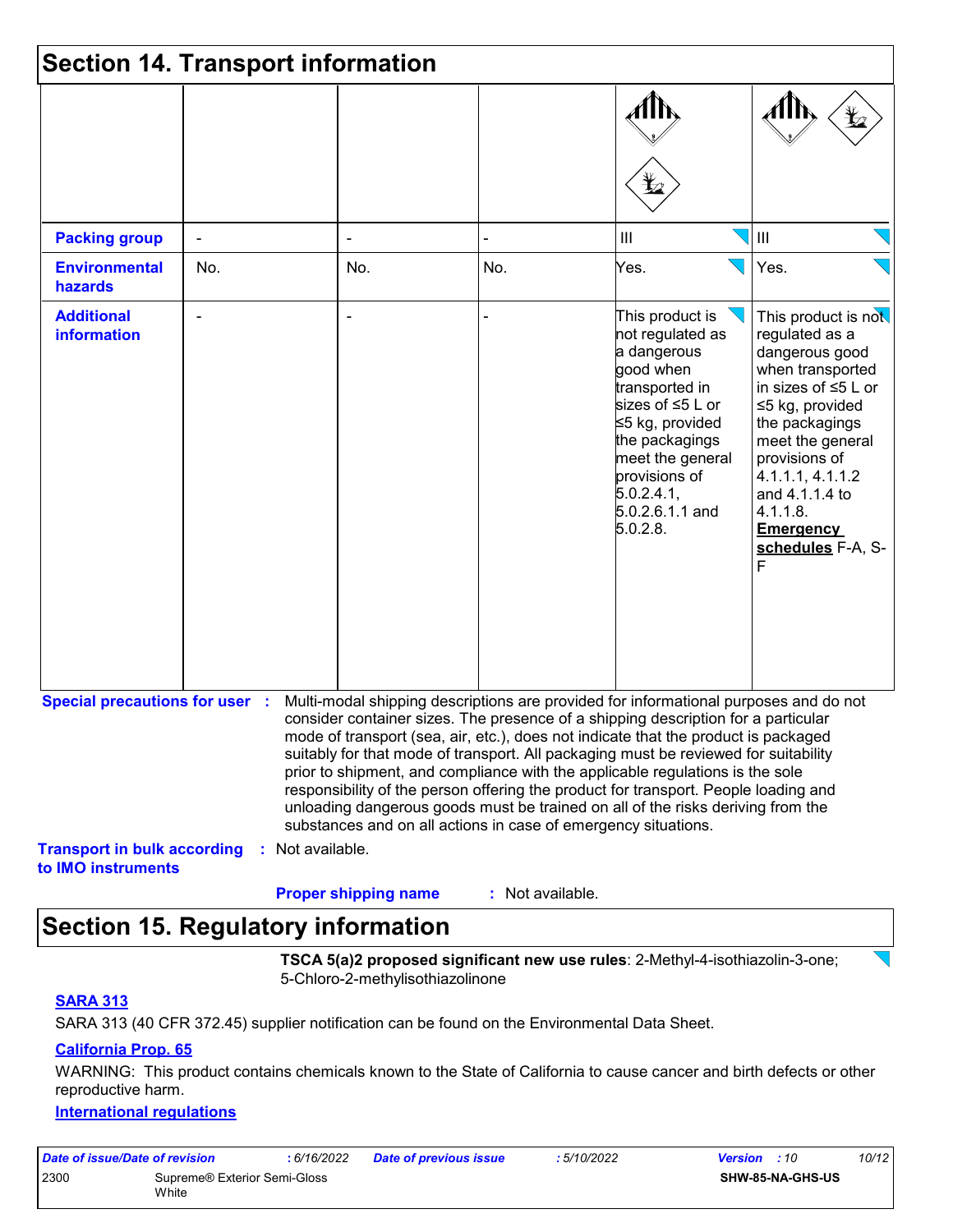### **Section 15. Regulatory information**

| <b>International lists</b> | : Australia inventory (AIIC): Not determined.                |
|----------------------------|--------------------------------------------------------------|
|                            | China inventory (IECSC): Not determined.                     |
|                            | Japan inventory (CSCL): Not determined.                      |
|                            | Japan inventory (ISHL): Not determined.                      |
|                            | Korea inventory (KECI): Not determined.                      |
|                            | New Zealand Inventory of Chemicals (NZIoC): Not determined.  |
|                            | Philippines inventory (PICCS): Not determined.               |
|                            | Taiwan Chemical Substances Inventory (TCSI): Not determined. |
|                            | Thailand inventory: Not determined.                          |
|                            | Turkey inventory: Not determined.                            |
|                            | Vietnam inventory: Not determined.                           |

### **Section 16. Other information**

**Hazardous Material Information System (U.S.A.)**



**The customer is responsible for determining the PPE code for this material. For more information on HMIS® Personal Protective Equipment (PPE) codes, consult the HMIS® Implementation Manual.**

**Caution: HMIS® ratings are based on a 0-4 rating scale, with 0 representing minimal hazards or risks, and 4 representing significant hazards or risks. Although HMIS® ratings and the associated label are not required on SDSs or products leaving a facility under 29 CFR 1910.1200, the preparer may choose to provide them. HMIS® ratings are to be used with a fully implemented HMIS® program. HMIS® is a registered trademark and service mark of the American Coatings Association, Inc.**

**Procedure used to derive the classification**

| <b>Classification</b>             |  |                                                                                                                                                                                                                                                                                                                                                                                                                                                                                                                                                                                                                     | <b>Justification</b> |
|-----------------------------------|--|---------------------------------------------------------------------------------------------------------------------------------------------------------------------------------------------------------------------------------------------------------------------------------------------------------------------------------------------------------------------------------------------------------------------------------------------------------------------------------------------------------------------------------------------------------------------------------------------------------------------|----------------------|
| CARCINOGENICITY - Category 2      |  |                                                                                                                                                                                                                                                                                                                                                                                                                                                                                                                                                                                                                     | Calculation method   |
| <b>History</b>                    |  |                                                                                                                                                                                                                                                                                                                                                                                                                                                                                                                                                                                                                     |                      |
| Date of printing                  |  | : 6/16/2022                                                                                                                                                                                                                                                                                                                                                                                                                                                                                                                                                                                                         |                      |
| Date of issue/Date of<br>revision |  | : 6/16/2022                                                                                                                                                                                                                                                                                                                                                                                                                                                                                                                                                                                                         |                      |
| Date of previous issue            |  | : 5/10/2022                                                                                                                                                                                                                                                                                                                                                                                                                                                                                                                                                                                                         |                      |
| <b>Version</b>                    |  | : 10                                                                                                                                                                                                                                                                                                                                                                                                                                                                                                                                                                                                                |                      |
| <b>Key to abbreviations</b>       |  | $:$ ATE = Acute Toxicity Estimate<br><b>BCF</b> = Bioconcentration Factor<br>GHS = Globally Harmonized System of Classification and Labelling of Chemicals<br>IATA = International Air Transport Association<br>IBC = Intermediate Bulk Container<br><b>IMDG</b> = International Maritime Dangerous Goods<br>LogPow = logarithm of the octanol/water partition coefficient<br>MARPOL = International Convention for the Prevention of Pollution From Ships, 1973<br>as modified by the Protocol of 1978. ("Marpol" = marine pollution)<br>$N/A = Not available$<br>SGG = Segregation Group<br>$UN = United Nations$ |                      |

**Indicates information that has changed from previously issued version.**

**Notice to reader**

| Date of issue/Date of revision |                              | : 6/16/2022 | Date of previous issue | : 5/10/2022 | <b>Version</b> : 10     | 11/12 |  |
|--------------------------------|------------------------------|-------------|------------------------|-------------|-------------------------|-------|--|
| 2300                           | Supreme® Exterior Semi-Gloss |             |                        |             | <b>SHW-85-NA-GHS-US</b> |       |  |
|                                | White                        |             |                        |             |                         |       |  |